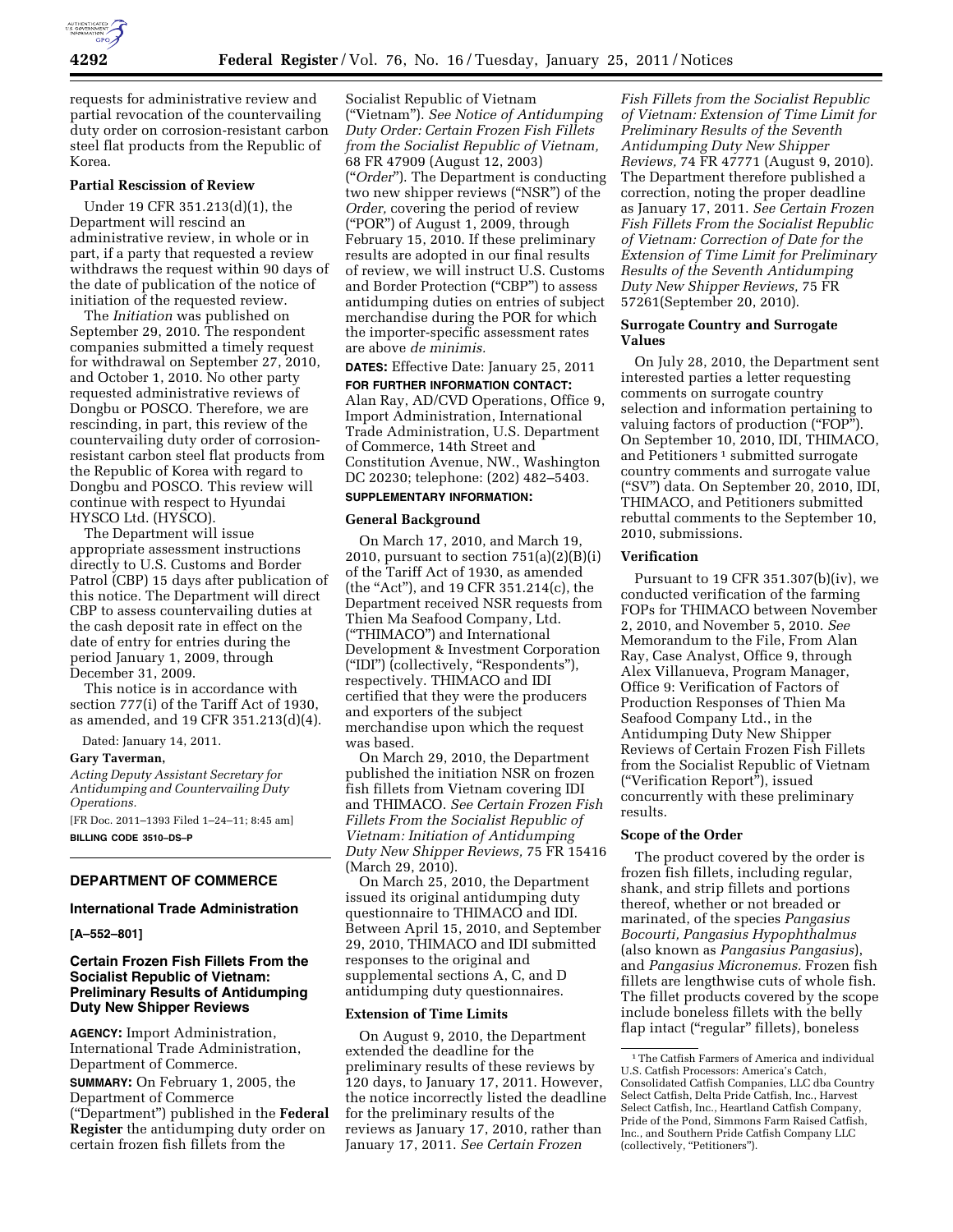fillets with the belly flap removed (''shank'' fillets), boneless shank fillets cut into strips (''fillet strips/finger''), which include fillets cut into strips, chunks, blocks, skewers, or any other shape. Specifically excluded from the scope are frozen whole fish (whether or not dressed), frozen steaks, and frozen belly-flap nuggets. Frozen whole dressed fish are deheaded, skinned, and eviscerated. Steaks are bone-in, crosssection cuts of dressed fish. Nuggets are the belly-flaps. The subject merchandise will be hereinafter referred to as frozen "basa" and "tra" fillets, which are the Vietnamese common names for these species of fish. These products are classifiable under tariff article codes 1604.19.4000, 1604.19.5000, 0305.59.4000, 0304.29.6033 (Frozen Fish Fillets of the species *Pangasius*  including basa and tra) of the Harmonized Tariff Schedule of the United States (''HTSUS'').2 The order covers all frozen fish fillets meeting the above specification, regardless of tariff classification. Although the HTSUS subheading is provided for convenience and customs purposes, our written description of the scope of the order is dispositive.

#### **Non-Market Economy Country Status**

In every case conducted by the Department involving Vietnam, Vietnam has been treated as a non-market (''NME'') country. In accordance with section  $771(18)(C)(i)$  of the Act, any determination that a foreign country is an NME country shall remain in effect until revoked by the administering authority. *See Certain Frozen Fish Fillets From the Socialist Republic of Vietnam: Final Results of the Antidumping Duty Administrative Review and New Shipper Reviews,* 74 FR 11349 (March 17, 2009). None of the parties to this proceeding have contested such treatment. Accordingly, we calculated normal value (''NV'') in accordance with section 773(c) of the Act, which applies to NME countries.

#### **Separate Rate Determinations**

In proceedings involving NME countries, there is a rebuttable presumption that all companies within the country are subject to government control and, thus, should be assessed a single antidumping duty rate. It is the Department's standard policy to assign

all exporters of the merchandise subject to review in NME countries a single rate unless an exporter can affirmatively demonstrate an absence of government control, both in law (*de jure*) and in fact (*de facto*), with respect to exports. To establish whether a company is sufficiently independent to be entitled to a separate, company-specific rate, the Department analyzes each exporting entity in an NME country under the test established in the *Final Determination of Sales at Less than Fair Value: Sparklers from the People's Republic of China,* 56 FR 20588 (May 6, 1991) (''*Sparklers*''), as amplified by the *Notice of Final Determination of Sales at Less Than Fair Value: Silicon Carbide from the People's Republic of China,* 59 FR 22585 (May 2, 1994) (''*Silicon Carbide*'').

### *A. Absence of De Jure Control*

The Department considers the following *de jure* criteria in determining whether an individual company may be granted a separate rate: (1) An absence of restrictive stipulations associated with an individual exporter's business and export licenses; and (2) any legislative enactments decentralizing control of companies.

In this review, THIMACO and IDI submitted complete responses to the separate rates section of the Department's NME questionnaire. The evidence submitted by IDI and THIMACO includes government laws and regulations on corporate ownership, business licenses, and narrative information regarding each company's operations and selection of management. The evidence provided by IDI and THIMACO supports a finding of a *de jure* absence of government control over each of its export activities. We have no information in this proceeding that would cause us to reconsider this determination. Thus, we believe that the evidence on the record supports a preliminary finding of an absence of *de jure* government control based on: (1) An absence of restrictive stipulations associated with the exporter's business license; and (2) the legal authority on the record decentralizing control over the respondents.

### *B. Absence of De Facto Control*

The absence of *de facto* government control over exports is based on whether the respondent: (1) Sets its own export prices independent of the government and other exporters; (2) retains the proceeds from its export sales and makes independent decisions regarding the disposition of profits or financing of losses; (3) has the authority to negotiate and sign contracts and other agreements; and (4) has autonomy from

the government regarding the selection of management. *See Silicon Carbide,* 59 FR at 22587; *Sparklers,* 56 FR at 20589; *see also Notice of Final Determination of Sales at Less Than Fair Value: Furfuryl Alcohol From the People's Republic of China,* 60 FR 22544, 22545 (May 8, 1995).

In their questionnaire responses, IDI and THIMACO each submitted evidence indicating an absence of *de facto*  government control over its export activities. Specifically, this evidence indicates that: (1) IDI and THIMACO set their own export prices independent of the government and without the approval of a government authority; (2) IDI and THIMACO retain the proceeds from their sales and make independent decisions regarding the disposition of profits or financing of losses; (3) IDI and THIMACO have a general manager, branch manager or division manager with the authority to negotiate and bind the company in an agreement; (4) the general manager is selected by the board of directors or company employees, and the general manager appoints the deputy managers and the manager of each department; and (5) there is no restriction on any of either company's use of export revenues. Therefore, the Department preliminarily finds that IDI and THIMACO have established *prima facie* that they qualify for separate rates under the criteria established by *Silicon Carbide* and *Sparklers.* 

## **New Shipper Review Bona Fide Analysis**

Consistent with the Department's practice, we investigated the *bona fide*  nature of the sales made by IDI and THIMACO in these NSRs. We found that the sales by IDI and THIMACO were made on a *bona fide* basis. Based on our investigation into the *bona fide*  nature of the sales, the questionnaire responses submitted by IDI and THIMACO, and our verification, as well the company's eligibility for separate rates (*see* Separate Rate Determinations section above), we preliminarily determine that IDI and THIMACO have met the requirements to qualify as new shippers during this POR. Therefore, for the purposes of these preliminary results of review, we are treating IDI's and THIMACO's sales of subject merchandise to the United States as appropriate transactions for these NSRs.3

<sup>2</sup>Until July 1, 2004, these products were classifiable under tariff article codes 0304.20.60.30 (Frozen Catfish Fillets), 0304.20.60.96 (Frozen Fish Fillets, NESOI), 0304.20.60.43 (Frozen Freshwater Fish Fillets) and 0304.20.60.57 (Frozen Sole Fillets) of the HTSUS. Until February 1, 2007, these products were classifiable under tariff article code 0304.20.60.33 (Frozen Fish Fillets of the species *Pangasius* including basa and tra) of the HTSUS.

<sup>3</sup>For more detailed discussion of this issue, *see*  Memorandum to the File, From Alan Ray, Case Analyst, Office 9, Through Alex Villanueva, Program Manager, Office 9: Bona Fide Nature of the Sale in the Antidumping Duty New Shipper Reviews of Certain Frozen Fish Fillets from the Continued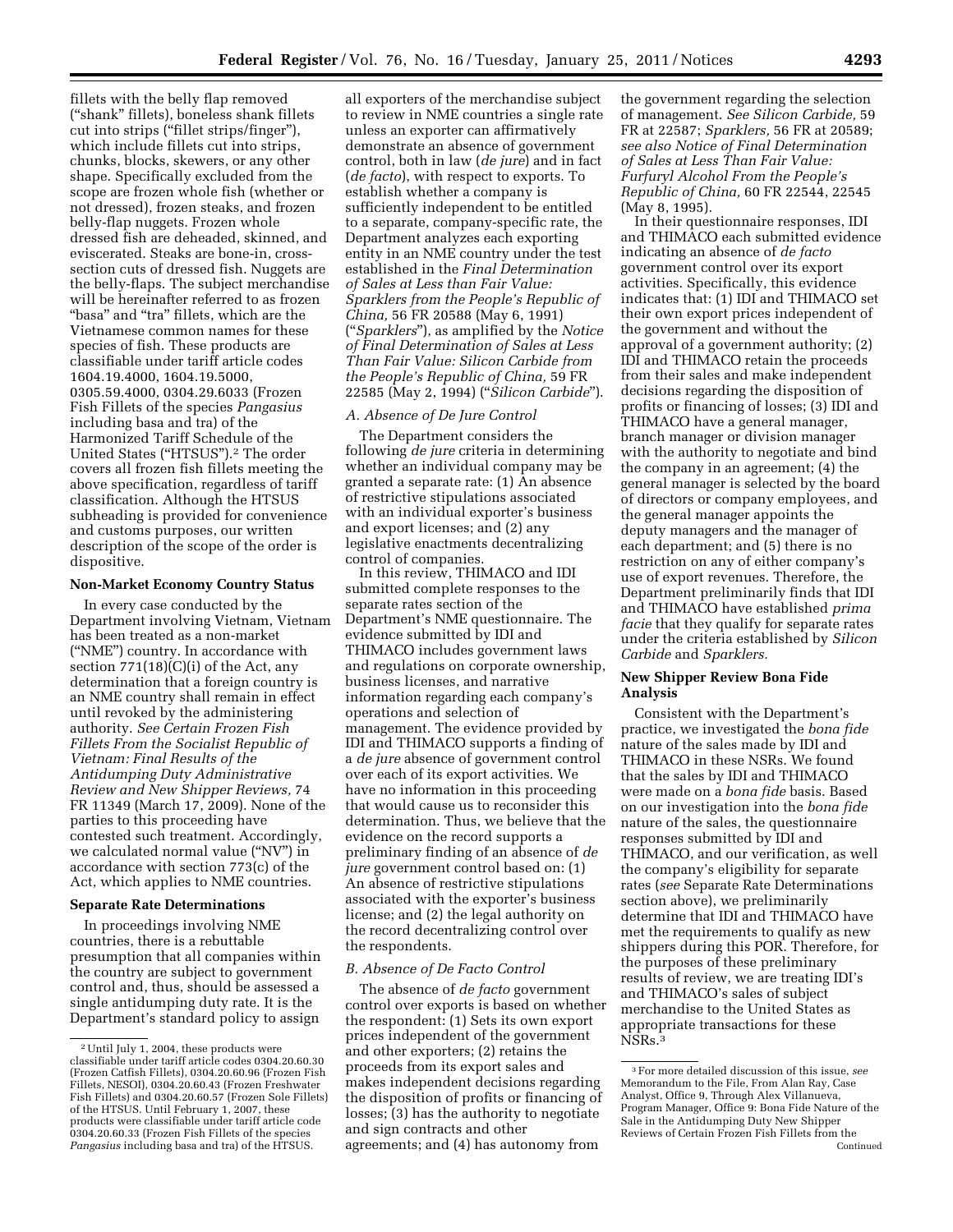#### **Surrogate Country**

When the Department is investigating imports from an NME country, section 773(c)(1) of the Act directs it to base NV, in most circumstances, on the NME producer's FOPs, valued in a surrogate market economy (''ME'') country or countries considered to be appropriate by the Department. In accordance with section 773(c)(4) of the Act, in valuing the FOPs, the Department shall utilize, to the extent possible, the prices or costs of FOPs in one or more ME countries that are: (1) At a level of economic development comparable to that of the NME country; and (2) significant producers of comparable merchandise.

Regarding the ''level of economic development,'' the Department places primary emphasis on per capita gross national income ("GNI") as the measure of economic comparability.4 Using per capita GNI, the Department determined that Bangladesh, Pakistan, India, Sri Lanka, the Philippines, and Indonesia are countries comparable to Vietnam in terms of economic development.5

As we have stated in prior administrative review determinations, there is no world production data of *Pangasius* frozen fish fillets available on the record with which the Department can identify producers of identical merchandise. Therefore, absent world production data, the Department's practice is to compare, wherever possible, data for comparable merchandise and establish whether any economically comparable country was a

4 It is Departmental practice, pursuant to 19 CFR 408, to use per capita GNI, rather than per capita gross domestic product, because while the two measures are very similar, per capita GNI is reported across almost all countries by an authoritative source (the World Bank), and because the Department believes that the per capita GNI represents the single best measure of a country's level of total income and, thus, level of economic development. *See Antidumping Methodologies: Market Economy Inputs, Expected Non-Market Economy Wages, Duty Drawback; and Request for Comments,* 71 FR 61716, 61716 at n. 2. (October 19, 2006) (''*Antidumping Methodologies Notice*'').

5The Department notes that these six countries are part of a non-exhaustive list of countries that are at a level of economic development comparable to the PRC. *See* Memorandum from Carol Showers, Director, Office of Policy, to Alex Villanueva, Program Manager, AD/CVD Enforcement, Office 9: Request for a list of Surrogate Countries for a New Shipper Review of the Antidumping Duty Order on Certain Frozen Fish Fillets (''Fish Fillets'') from the Socialist Republic of Vietnam, dated June 4, 2010.

significant producer.<sup>6</sup> In this case, we have determined to use the broader category of frozen fish fillets data as the basis for identifying producers of comparable merchandise. Therefore, consistent with cases that have similar circumstances as are present here, we obtained export data for each country identified in the surrogate country list.7 Of the non-exhaustive list of economically comparable countries mentioned above, all countries were also found to be significant producers. See "Factor Valuations" section below.

After applying the first two selection criteria, if more than one country remains, it is the Department's practice to select an appropriate surrogate country based on the availability and reliability of data from those countries. *See* Department Policy Bulletin No. 04.1: Non-Market Economy Surrogate Country Selection Process (March 1, 2004). In this case, the whole fish input is the most significant input because it accounts for the largest percentage of NV as fish fillets are produced directly from the whole live fish. As such, we must consider the availability and reliability of the SVs for whole fish on the record. This record does not contain any data for whole live fish for Indonesia, India, Sri Lanka, and Pakistan. Therefore, these countries will not be considered for primary surrogate country purposes at this time. However, this record does contain whole fish SV data from both Bangladesh and the Philippines.

#### **Bangladesh**

Respondents placed on the record of this segment of the review the *Economics of Aquaculture Feeding Practices in Selected Asia Countries: FAO Technical Paper 505* (Rome, 2007) (''*FAO Report*''). *See* Respondents' September 10, 2010, Surrogate Country and Value Comments.

#### **Philippines**

In the preliminary results of the sixth administrative and new shipper

7 Global Trade Atlas (''GTA'') data from 2007 is the only year in which all countries have data for comparison. 2008 and 2009 data contains gaps preventing the Department from making appropriate comparisons. *See* Memorandum to the File through Alex Villanueva, Program Manager, Office 9 from Alan Ray, Case Analyst, Office 9: Antidumping Duty New Shipper Review of Certain Frozen Fish Fillets from the Socialist Republic of Vietnam: Surrogate Values for the Preliminary Results, dated January 17, 2011 (''Surrogate Values Memo'') at Attachment I.

reviews, the Department selected the Philippines as the primary surrogate country based on an analysis of the Bangledeshi and Philippine data on the record at the time of the preliminary results.8 The Philippine data submitted is the *Fisheries Statistics of the Philippines, 2006–2008,* published by the Bureau of Agricultural Statistics, Department of Agriculture (''*Fisheries Statistics*''), in November 2009. In the *6th AR Prelim,* the Department found that the *Fisheries Statistics* satisfies each of the criteria that the Department considers in selecting a surrogate country and is closer to the POR than the *FAO Report* is to the POR.

#### **Analysis**

First, we note that both the *FAO Report* data and the *Fisheries Statistics*  data are publicly available, tax- and duty-exclusive, and from an approved surrogate country. Therefore, we examined each source with respect to the broad market average, specificity, and contemporaneity. With respect to the broad market average, we find that the data from both the *FAO Report* and the *Fisheries Statistics* are considered broad market averages. As we have stated in prior reviews, the *FAO Report*  data were obtained directly from 60 fish farmers located in a region that produces fish in Bangladesh. The *FAO Report* states why this particular region was selected (*i.e.,* importance of this region in *Pangas* farming, the availability of hatchery produced fry, availability of ponds, warm climate, cheap and abundant labor). *See FAO Report* at 38. Similarly, the Philippine data were collected from 34 respondents (*i.e.*, "farmers, operators, or caretakers. Other possible respondents are aqua farm traders and persons knowledgeable of aquaculture production in the locality.'') *See* Petitioners' September 10, 2010 submission. Although we recognize that the Philippine data volume is only 12 metric tons, while the Bangladeshi data is 178 metric tons, for these preliminary results, we find that both of these sources are significant broad market averages because they represent national level data of similar quality using similar collection methods (*i.e.,* interviews, questionnaires, *etc.*).

With respect to specificity, the Bangladeshi data in the *FAO Report*  specifically identify the whole live fish examined as *Pangasianodon Hypopthalmus,* which is one of the fish

Socialist Republic of Vietnam: Thien Ma Seafood Company Ltd., (''THIMACO'') dated January 17, 2010, and Memorandum from Alan Ray, Case Analyst, Office 9, through Alex Villanueva, Program Manager, Office 9: Bona Fide Nature of the Sale in the Antidumping Duty New Shipper Reviews of Certain Frozen Fish Fillets from the Socialist Republic of Vietnam: International Development & Investment Corporation (''IDI''), dated January 17, 2010.

<sup>6</sup>*See Certain Magnesia Carbon Bricks From the People's Republic of China: Preliminary Determination of Sales at Less Than Fair Value and Postponement of Final Determination,* 75 FR 11847 (March 12, 2010) (unchanged for the final determination, 75 FR 45468 (August 2, 2010)).

<sup>8</sup>*See Certain Frozen Fish Fillets From the Socialist Republic of Vietnam: Notice of Preliminary Results and Partial Rescission of the Sixth Antidumping Duty Administrative and Sixth New Shipper Review,* 75 FR 56062 (September 15, 2010) (''*6th AR Prelim*'').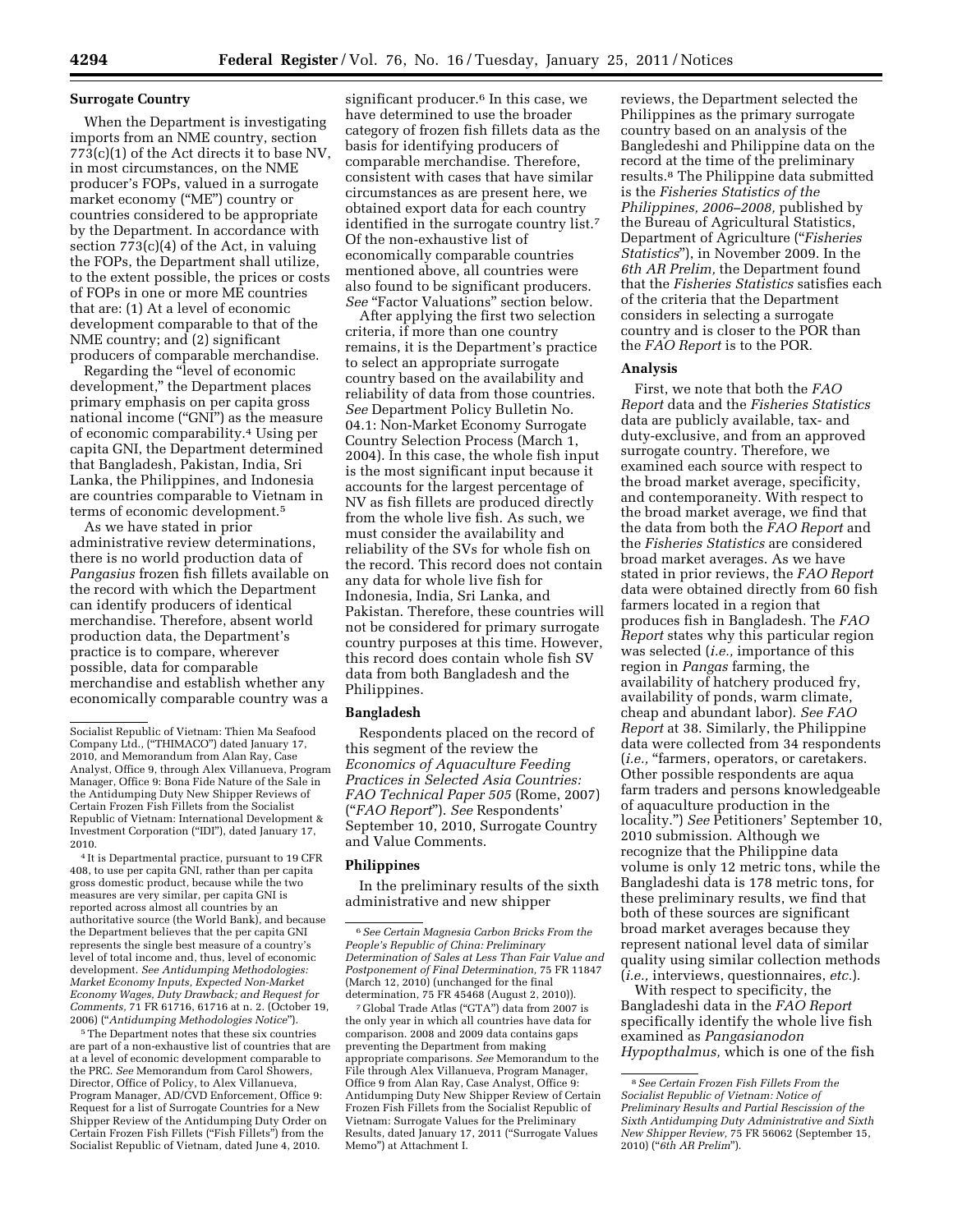fillets species identified in the scope of the *Order.* The Philippine data in the *Fisheries Statistics* are identified as *Pangasius,* which is the genus name for the fish fillets subject to the *Order.* First, we note that *Pangasius* is a genus name and *Pangasianodon Hypopthalmus* is a species in that genus. In prior reviews, we used whole fish SV data identified as *Pangas* and found it comparable to the fish input used by the respondents. *See 3rd AR Final Results* at Comment 4.9 In this case, although the whole fish data from Bangladesh are more specific to the input used by Respondents in producing fish fillets, we note that the record does not contain any information that would lead us to preliminarily determine that any difference between the two sources would necessarily generate a difference in price. Moreover, *Pangasianodon Hypopthalmus* is considered a component of *Pangasius* so it is reasonable to find that the *Pangasius* price from the Philippines in the *Fisheries Statistics* is likely to include *Pangasianodon Hypopthalmus*  and other comparable species names also listed in the *Order.* 

Finally, with respect to contemporaneity, we find that the Philippine data are closer to the POR as they are based on data collected in calendar year 2008. *See Fisheries Statistics.* The Bangladeshi data in the *FAO Report* are from October 2005 through February 2006. Therefore, the data from the Philippines are closer to the POR, than the Bangladeshi data.

After examining all the factors considered in selecting the SV for fish as part of our surrogate country analysis, we find that the data available from the Philippines for the whole live fish represent the best SVs for these preliminary results. Given that Philippines data are closer to the POR, as equally a broad market average as the Bangladeshi data, and of a similar genus of the fish used by Respondents to produce fish fillets, we preliminarily select the Philippines as the primary surrogate country.

#### **Affiliation**

Section 771(33) of the Act provides that:

The following persons shall be considered to be 'affiliated' or 'affiliated persons':

(A) Members of a family, including brothers and sisters (whether by the whole or half blood), spouse, ancestors, and lineal descendants;

(B) Any officer or director of an organization and such organization;

(C) Partners;

(D) Employer and employee;

(E) Any person directly or indirectly owning, controlling, or holding with power to vote, 5 percent or more of the outstanding voting stock or shares of any organization and such organization;

(F) Two or more persons directly or indirectly controlling, controlled by, or under common control with, any person;

(G) Any person who controls any other person and such other person.

Additionally, section 771(33) of the Act stipulates that: ''For purposes of this paragraph, a person shall be considered to control another person if the person is legally or operationally in a position to exercise restrain or direction over the other person.''

Finally, according to 19 CFR 351.401(f)(1) and (2), two or more companies may be treated as a single entity for antidumping duty purposes if (1) the producers are affiliated, (2) the producers have production facilities for similar or identical products that would not require substantial retooling of either facility in order to restructure manufacturing priorities, and (3) there is a significant potential for manipulation of price or production. *See* 19 CFR  $351.401(f)(1)$  and (2).

We preliminarily find Golden Fish Seafood Company Limited ("GOFICO") and THIMACO to be affiliated within the meaning of section 771(33)(E) of the Act, based on ownership. THIMACO wholly owns GOFICO. *See* THIMACO's April 15, 2010, section A questionnaire response. With respect to whether the two companies should be considered a single entity, we look to the factors set forth in 19 CFR 351.401(f)(1) and (2). Those factors include the following: (1) If two or more affiliated producers have production facilities for similar or identical products that would not require substantial retooling of either facility in order to restructure manufacturing priorities and the Secretary concludes that there is a significant potential for the manipulation of price or production; (2) the level of common ownership; (3) the extent to which managerial employees or board members of one firm sit on the board of directors of an affiliated firm; and (4) whether operations are intertwined, such as through the sharing of sales information, involvement in production and pricing decisions, the sharing of facilities or employees, or signification transactions between the affiliated producers.

THIMACO and GOFICO's relationship satisfies each of the factors we consider in determining whether companies should be considered a single entity.

*See id.* Because both THIMACO and GOFICO have production facilities for identical products; share 100 percent common ownership; share 100 percent board members and certain management employees; and are intertwined in sharing of employees and facilities, and conducted significant transactions with each other during the POR, we find that THIMACO and GOFICO should be treated as a single entity in these preliminary results.

#### **U.S. Price**

### *Export Price*

For THIMACO's and IDI's export price ("EP") sales, we used the EP methodology, pursuant to section 772(a) of the Act, because the first sale to an unaffiliated purchaser was made prior to importation and constructed export price was not otherwise warranted by the facts on the record. We calculated EP based on cost and freight foreign port price to the first unaffiliated purchaser in the United States. We also deducted foreign inland freight, and foreign brokerage and handling from the starting price (or gross unit price), in accordance with section 772(c) of the Act. We reviewed the movement expenses incurred in Vietnam by IDI and THIMACO and find that they were provided by an NME vendor or paid for using Vietnamese currency. Thus, we based the deduction of these movement charges on SVs. *See* Surrogate Values Memo for details regarding the SVs for movement expenses.

#### **Normal Value**

#### *1. Methodology*

Section 773(c)(1)(B) of the Act provides that the Department shall determine the NV using an FOP methodology if the merchandise is exported from an NME country and the information does not permit the calculation of NV using home-market prices, third-country prices, or constructed value under section 773(a) of the Act. The Department bases NV on the FOPs because the presence of government controls on various aspects of NMEs renders price comparisons and the calculation of production costs invalid under the Department's normal methodologies.

Section 773(c)(1) of the Act provides that the Department shall determine the NV using an FOP methodology if: (1) The merchandise is exported from an NME country; and (2) the information does not permit the calculation of NV using home market prices, third country prices, or constructed value under section 773(a) of the Act.

<sup>9</sup>*See Certain Frozen Fish Fillets From the Socialist Republic of Vietnam: Final Results of Antidumping Duty Administrative Review and Partial Rescission,* 73 FR 15479 (March 24, 2008) and accompanying Issues and Decision Memorandum (''*3rd AR Final Results*'').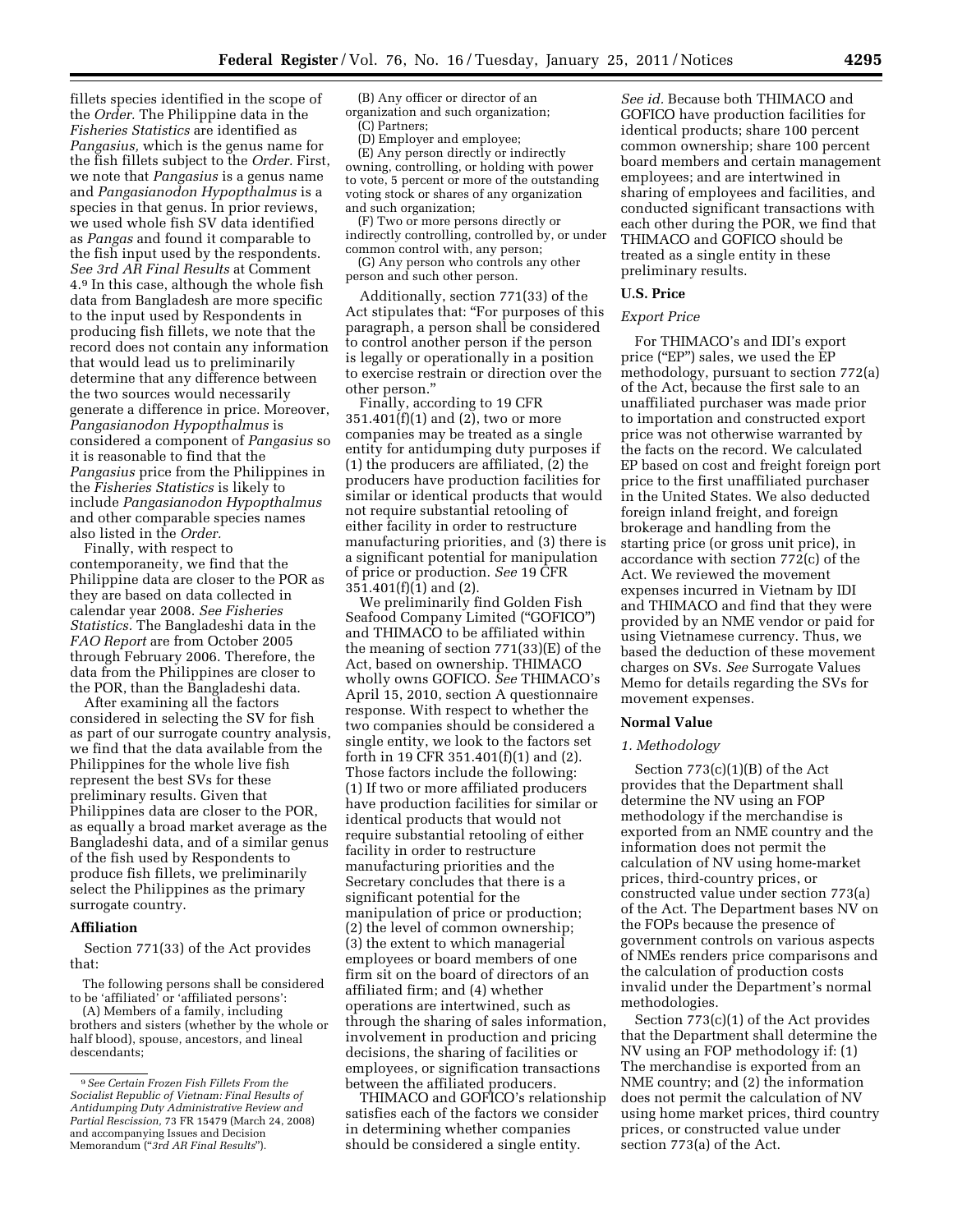IDI reported the inputs beginning with the food-size fish because it is only a processor of fish fillets and had no hatchery or farming FOPs during the POR. Therefore, it only reported FOPs associated with the processing and packing stages of production. As such, the Department will account for all of IDI's reported inputs in the NV calculation.

THIMACO reported the inputs beginning with fish fry and fingerlings, as it operated farms and processing facilities during the POR. *See*  Verification Report and THIMACO's section D questionnaire response. However, at verification, it was found that THIMACO had provided unreliable farming FOPs. Specifically, four out of eight of the farming factors that THIMACO reported were found to not be accurate for the purpose of calculating NV. *See* Verification Report at 2. Therefore, the Department will account for THIMACO's reported inputs in the calculation of NV beginning with the purchase of food-size fish at the processing stage of production.

## *2. Factor Valuations 10*

In accordance with section 773(c) of the Act, we calculated NV based on FOPs reported by IDI and THIMACO during the POR, although for THIMACO, NV was calculated beginning at the processing stage of production. The Department valued the processing FOPs using publicly available Philippine and Bangladeshi SVs. The Philippines was our first surrogate country source from which to obtain data to value inputs, and when data were not available from there, we used Bangladeshi sources. To calculate NV, we multiplied the reported per-unit factor-consumption rates by publicly available SVs. In selecting the SVs, we considered the quality, specificity, and contemporaneity of the data. As appropriate, we adjusted input prices by including freight costs to make them delivered prices. Specifically, we added to the SVs a surrogate freight cost, and in the case of import statistics SVs, using the shorter of the reported distance from the domestic supplier to the factory of production or the distance from the nearest seaport to the factory of production where appropriate. This adjustment is in accordance with court decision in *Sigma Corp.* v. *United States,* 24 C.I.T. 97, 86 F. Supp. 2d 1344 (CIT 2000). Where we did not use import statistics, we calculated freight

based on the reported distance from the supplier to the factory. For those values not contemporaneous with the POR, we adjusted for inflation using data published in the International Monetary Fund's International Financial **Statistics** 

In accordance with the *OTCA 1988*  legislative history, the Department continues to apply its long-standing practice of disregarding SVs if it has a reason to believe or suspect the source data may be subsidized.11 In this regard, the Department has previously found that it is appropriate to disregard such prices from India, Indonesia, South Korea and Thailand because we have determined that these countries maintain broadly available, nonindustry specific export subsidies.12 Based on the existence of these subsidy programs that were generally available to all exporters and producers in these countries at the time of the POR, the Department finds that it is reasonable to infer that all exporters from India, Indonesia, South Korea and Thailand may have benefitted from these subsidies.

Additionally, we disregarded prices from NME countries. Finally, imports that were labeled as originating from an ''unspecified'' country were excluded from the average value, because the Department could not be certain that they were not from either an NME country or a country with general export subsidies. For further detail, *see*  Surrogate Values Memo.

We valued FOPs in the preliminary results of this review using SVs, as follows (*see* Surrogate Values Memo for more specific details). Except as noted below, we valued raw materials and packing materials using weightedaverage Philippines import values derived from GTA and Bangladeshi import values derived from U.N.

12*See, e.g., Carbazole Violet Pigment 23 from India: Final Results of the Expedited Five-year (Sunset) Review of the Countervailing Duty Order,*  75 FR 13257 (March 19, 2010) and accompanying Issues and Decision Memorandum at 4–5; *Certain Cut-to-Length Carbon Quality Steel Plate from Indonesia: Final Results of Expedited Sunset Review,* 70 FR 45692 (August 8, 2005) and accompanying Issues and Decision Memorandum at 4; *see Corrosion-Resistant Carbon Steel Flat Products from the Republic of Korea: Final Results of Countervailing Duty Administrative Review,* 74 FR 2512 (January 15, 2009) and accompanying Issues and Decision Memorandum at 17, 19–20; *see Final Affirmative Countervailing Duty Determination: Certain Hot-Rolled Carbon Steel Flat Products From Thailand*, 66 FR 50410 (October 3, 2001) and accompanying Issues and Decision Memorandum at 23.

Comtrade.13 The Philippines import statistics that we obtained from GTA were published by the Philippines National Statistics Office and are contemporaneous with the POR.14 The Bangladeshi import statistics were published by the *2005 Statistical Yearbooks of Bangladesh,* published by the Bangladesh Bureau of Statistics, Planning Division, Ministry of Planning.

On May 14, 2010, the Court of Appeals for the Federal Circuit (''CAFC'') in *Dorbest Ltd.* v. *United States,* 604 F.3d 1363, 1372 (CAFC 2010), found that the ''{regressionbased} method for calculating wage rates {as stipulated by 19 CFR 351.408(c)(3)} uses data not permitted by {the statutory requirements laid out in section 773 of the Act (*i.e.,* 19 U.S.C. 1677b(c))}.'' The Department is continuing to evaluate options for determining labor values in light of the recent CAFC decision. However, for these preliminary results, we have calculated an hourly wage rate to use in valuing Respondents' reported labor input by averaging industry-specific earnings and/or wages in countries that are economically comparable to Vietnam and that are significant producers of comparable merchandise.

For the preliminary results of these NSRs, the Department is valuing labor using a simple average industry-specific wage rate using earnings or wage data reported under Chapter 5B by the International Labor Organization (''ILO''). To achieve an industry-specific labor value, we relied on industryspecific labor data from the countries we determined to be both economically comparable to Vietnam, and significant producers of comparable merchandise.15 A full description of the industry-specific wage rate calculation methodology is provided in the Surrogate Values Memo. The Department calculated a simple average industry-specific wage rate of \$1.09 for these preliminary results. Specifically,

 $^{\rm 15}\!$  The Department notes that for purposes of valuing wage rates alone, the Department believes the use of multiple data points is important given the nature of that input. *See Certain Activated Carbon From the People's Republic of China: Final Results and Partial Rescission of Second Antidumping Duty Administrative Review,* 75 FR 70208 (November 17, 2010) and accompanying Issues and Decision Memorandum at Comment 4f. Accordingly, the Department's current practice is to define significant producers as any country with exports of comparable merchandise in deriving a list of wage rates to use in its calculations. For all other inputs, the Department continues to review several factors, and not exports alone, in determining whether or not a country is a significant producer of comparable merchandise.

 $10$  In accordance with 19 CFR 351.301(c)(3)(ii), for the final results in an antidumping NSR, interested parties may submit publicly available information to value FOPs within 20 days after the date of publication of the preliminary results.

<sup>11</sup>*See Omnibus Trade and Competitiveness Act of 1988, Conf. Report to Accompany H.R. 3, H.R. Rep. No. 576, 100th Cong.,* 2nd Sess. (1988) (''*OTCA 1988*'') at 590.

<sup>13</sup>Available online at: *[http://www.gtis.com/](http://www.gtis.com/gta.htm) [gta.htm.](http://www.gtis.com/gta.htm)* 

<sup>14</sup>*See* Surrogate Values Memo.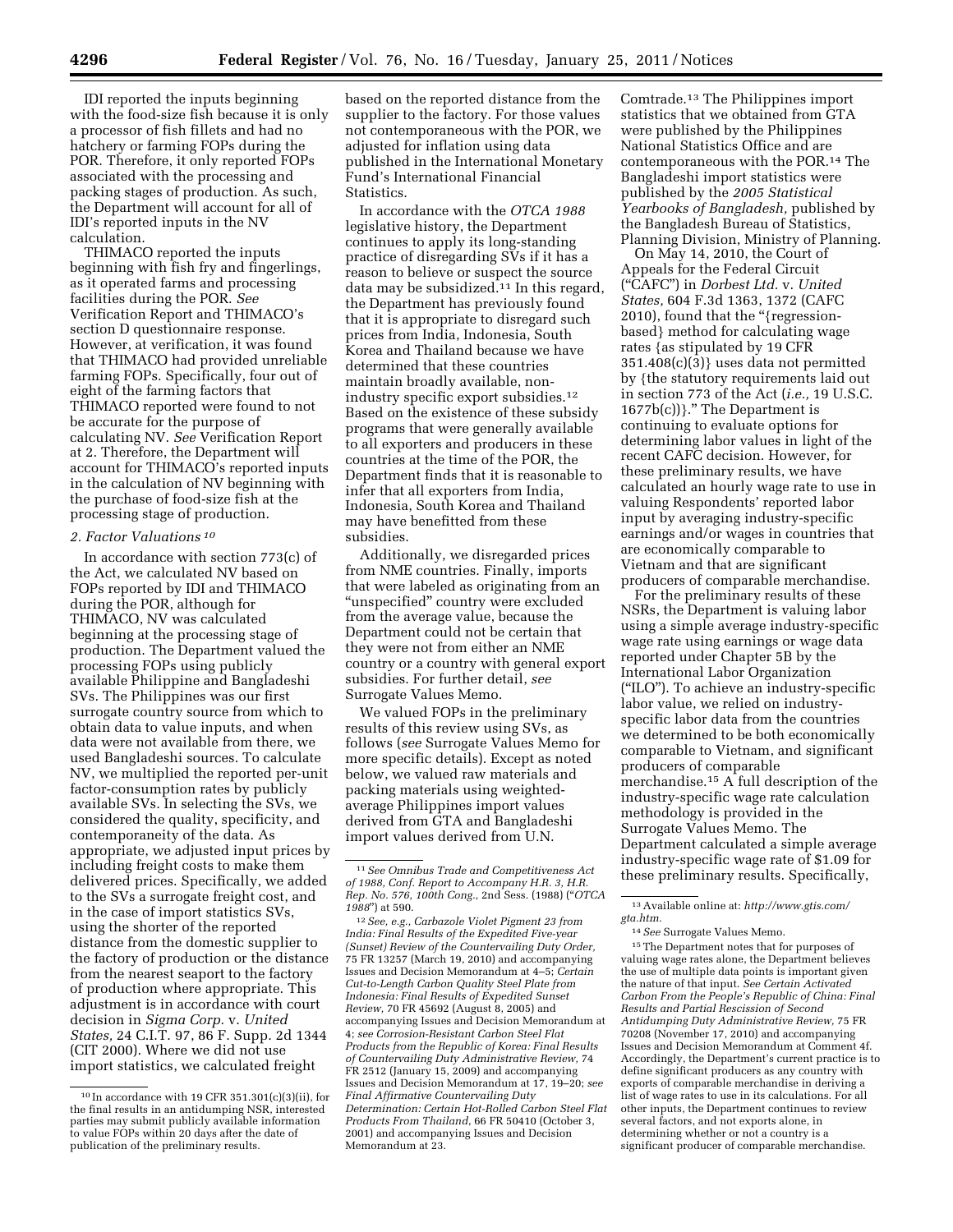for this review, the Department has calculated the wage rate using a simple average of the data provided to the ILO under Sub-Classification 05 of the ISIC– Revision 3 standard by countries determined to be both economically comparable to Vietnam and significant producers of comparable merchandise. The Department finds the two-digit description under ISIC–Revision 3 (Fishing, operation of fish hatcheries and fish farms; service activities incidental to fishing) to be the best available wage rate SV on the record because it is specific and derived from industries that produce merchandise comparable to the subject merchandise. Consequently, we averaged the ILO industry-specific wage rate data or earnings data available from the following countries found to be economically comparable to Vietnam and significant producers of comparable merchandise: Bangladesh, Bolivia, Cote d'Ivoire, Egypt, Ghana, Guyana, India, Indonesia, Kenya, Mali, Mauritania, Nicaragua, Pakistan, the Philippines, Sao Tome and Principe, Senegal, Sri Lanka, Sudan, Yemen, and Zambia. For further information on the calculation of the wage rate, *see* Surrogate Values Memo.

The Department is using the financial statements of Bluefin Seafood Export, Inc. and RDEX Food International Phils., Inc. for the calculation of the surrogate financial ratios. Both of these companies are Philippine fish processors. Truck movement expenses were valued using the "Cost of Doing" Business in Camarines Sur.'' Brokerage and handling was valued using a price listed by the Philippine Tariff Commission. Finally, marine insurance was valued using a price listed by RJG Consultants.

Philippine and other SVs denominated in foreign currencies have been converted to U.S. dollars, in accordance with section 773A(a) of the Act, based on the exchange rates in effect on the dates of the U.S. sales as certified by the Federal Reserve Bank. These exchange rates can be accessed at the website of Import Administration.16 For further details regarding the SVs used for these preliminary results, *see*  Surrogate Values Memo.

### **Preliminary Results of Review**

The Department has preliminarily determined that the following dumping margins exist for the period August 1, 2009, through February 15, 2010:

| CERTAIN FROZEN FISH FILLETS FROM |  |  |  |  |  |
|----------------------------------|--|--|--|--|--|
| <b>VIFTNAM</b>                   |  |  |  |  |  |

| Manufacturer/exporter | Per unit<br>assessment |  |
|-----------------------|------------------------|--|
| <b>THIMACO</b>        | 3.25                   |  |
| וחו                   | 3.96                   |  |

#### **Disclosure**

The Department will disclose to parties of this proceeding the calculations performed in reaching the preliminary results within five days of the date of publication of this notice in accordance with 19 CFR 351.224(b).

#### **Comments**

In accordance with 19 CFR 351.301(c)(3)(ii), for the final results of these NSRs, interested parties may submit publicly available information to value FOPs within 20 days after the date of publication of these preliminary results. Interested parties must provide the Department with supporting documentation for the publicly available information to value each FOP. Additionally, in accordance with 19 CFR 351.301(c)(1), for the final results of these NSRs, interested parties may submit factual information to rebut, clarify, or correct factual information submitted by an interested party within ten days of the applicable deadline for submission of such factual information. However, the Department notes that 19 CFR  $351.301(c)(1)$  permits new information only insofar as it rebuts, clarifies, or corrects information recently placed on the record.<sup>17</sup>

Interested parties may submit case briefs and/or written comments no later than 30 days after the date of publication of the preliminary results of these NSRs. *See* 19 CFR 351.309(c)(ii). Rebuttal briefs and rebuttals to written comments, limited to issues raised in such briefs or comments, may be filed no later than five days after the deadline for submitting the case briefs. *See* 19 CFR 351.309(d). The Department requests that interested parties provide an executive summary of each argument contained within the case briefs and rebuttal briefs.

Any interested party may request a hearing within 30 days of publication of these preliminary results. *See* 19 CFR 351.310(c). Requests should contain the following information: (1) The party's name, address, and telephone number; (2) the number of participants; and (3) a list of the issues to be discussed. Oral

presentations will be limited to issues raised in the briefs. If we receive a request for a hearing, we plan to hold the hearing seven days after the deadline for submission of the rebuttal briefs at the U.S. Department of Commerce, 14th Street and Constitution Avenue, NW., Washington, DC 20230.

The Department intends to issue the final results of these NSRs, which will include the results of its analysis raised in any such comments, within 90 days of publication of these preliminary results, pursuant to section 19 CFR 351.214(i).

#### **Assessment Rates**

Upon completion of the final results, pursuant to 19 CFR 351.212(b), the Department will determine, and CBP shall assess, antidumping duties on all appropriate entries on a per-unit basis.18 The Department intends to issue assessment instructions to CBP 15 days after the date of publication of the final results of review. If these preliminary results are adopted in our final results of review, the Department shall determine, and CBP shall assess, antidumping duties on all appropriate entries. Pursuant to 19 CFR 351.212(b)(1), we will calculate importer-specific (or customer) per-unit duty assessment rates. We will instruct CBP to assess antidumping duties on all appropriate entries covered by these reviews if any importer-specific assessment rate calculated in the final results of these reviews is above *de minimis.* 

## **Cash-Deposit Requirements**

The following cash deposit requirements will be effective upon publication of the final results of these NSRs for all shipments of subject merchandise from THIMACO and IDI entered, or withdrawn from warehouse, for consumption on or after the publication date, as provided for by section  $751(a)(2)(C)$  of the Act: (1) For subject merchandise produced and exported by THIMACO, the cash deposit rate will be \$3.25/Kg; and (2) for subject merchandise produced and exported by IDI, the cash deposit rate will be \$3.96/ Kg. If the cash deposit rate calculated in the final results is zero or *de minimis,*  no cash deposit will be required for those specific producer-exporters. These cash deposit requirements, when

<sup>16</sup>The Import Administration Web site is available at: *[http://ia.ita.doc.gov/exchange/](http://ia.ita.doc.gov/exchange/index.html)  [index.html.](http://ia.ita.doc.gov/exchange/index.html)* 

<sup>17</sup>*See Glycine from the People's Republic of China: Final Results of Antidumping Duty Administrative Review and Final Rescission, in Part*  72 FR 58809 (October 17, 2007), and accompanying Issues and Decision Memorandum at Comment 2.

 $^{18}\mathrm{We}$  divided the total dumping margins (calculated as the difference between NV and EP) for each importer by the total quantity of subject merchandise sold to that importer during the POR to calculate a per-unit assessment amount. We will direct CBP to assess importer-specific assessment rates based on the resulting per-unit (*i.e.,* perkilogram) rates by the weight in kilograms of each entry of the subject merchandise during the POR.